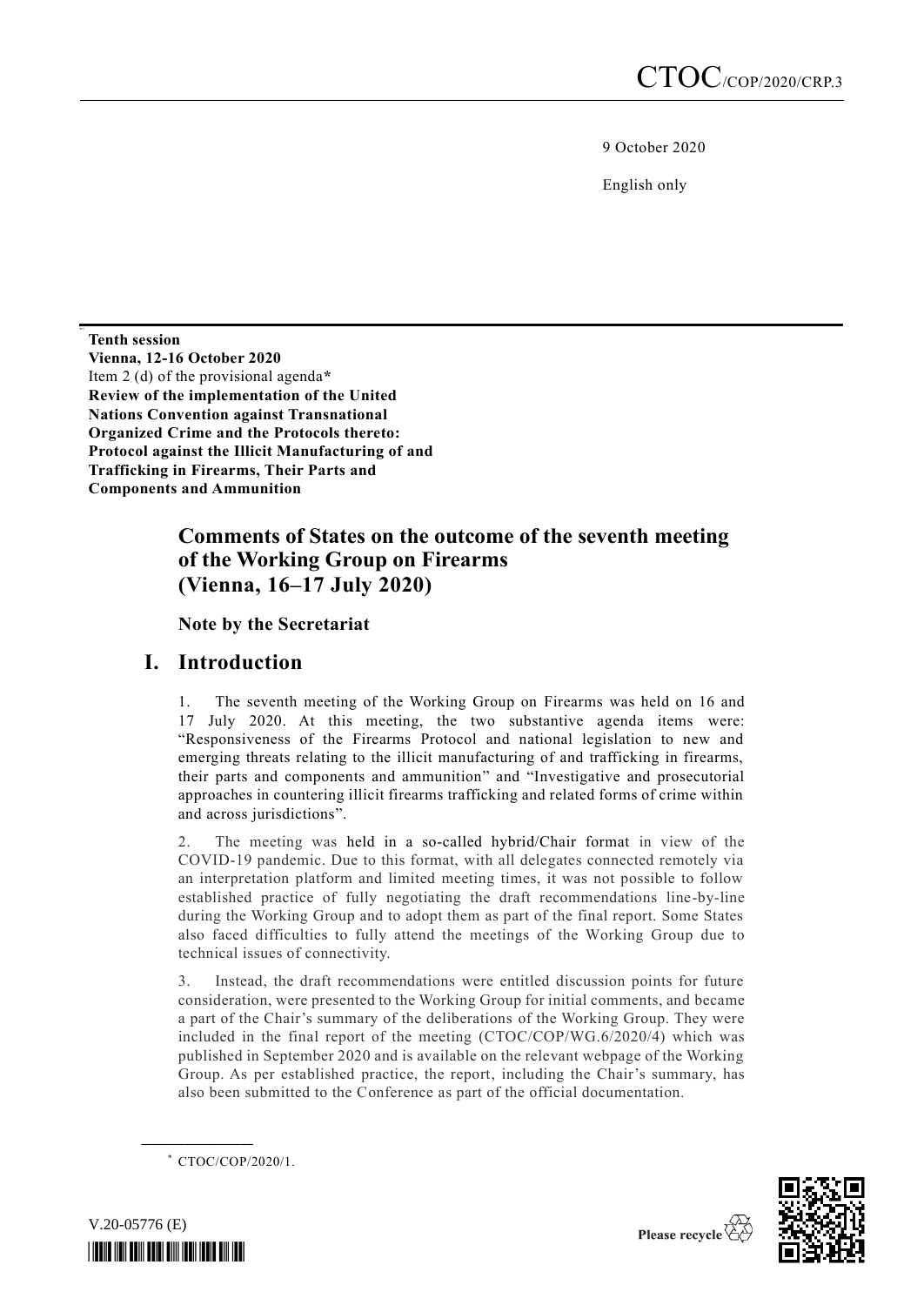4. In order to facilitate the further consideration of the discussion points before the tenth session of the Conference, the extended Bureau approved by silence procedure on 31 July 2020, a process which had been negotiated by Member States in informal consultations under the guidance of the President of the ninth session of the Conference of the Parties. This process foresaw a so called "reflection period" in which the Secretariat, on behalf of the Chair of the Working Group, circulated the draft recommendations in the form of a non-paper to the Permanent Missions of Member States which did register to participate in the Working Group, as well as to all the registered delegates, before the reports were published; and set a deadline (16 September 2020) for the submission of comments on the text of the discussion points.

5. Within the aforementioned deadline, the Secretariat to the Working Group on Firearms received comments from Canada, France, Morocco, Peru, Saudi Arabia, Tunisia, Ukraine and the United States. These comments are reflected below. Submissions received in other language than English were translated unofficially through the use of internal resources.

# **II. Comments of States parties on the discussion points of the seventh meeting of the Working Group on Firearms**

Stemming from the meeting, discussion points for future consideration were identified by the Chair. Some delegations expressed the wish to be able to make comments at a subsequent stage on these discussion points for future consideration, which were as follows:

## **General discussion points**

#### *Discussion point 1*

Recognizing that the full and effective implementation of the United Nations Convention against Transnational Organized Crime and its supplementary Firearms Protocol provide a meaningful basis to set in place a regulatory regime that helps States address threats related to technological developments and changing modi operandi with regard to the illicit manufacturing of and trafficking in firearms, their parts and components and ammunition and to investigate and prosecute these crimes, States that have not yet done so should in a position to do so are encouraged to (US) consider becoming party to the Firearms Protocol, with the aim of achieving the universalization and full implementation of these two instruments.

## *Discussion point 2*

Member States, as well as the secretariats of relevant bodies, are encouraged to should (US) continue to foster synergies between the various international and regional instruments governing firearms such as the Arms Trade Treaty, the Programme of Action to Prevent, Combat and Eradicate the Illicit Trade in Small Arms and Light Weapons in All Its Aspects and the Firearms Protocol, including by adopting national legal frameworks that take full advantage of the provisions of the different instruments to which a country is party, enhancing the mutual understanding of how firearms-related challenges are addressed in the different forums, and convening expert meetings for Member States and (US) relevant international bodies to facilitate the corresponding dialogue and further contribute to accomplishing target 16.4 of the Sustainable Development Goals.

#### *Discussion point 3*

The United Nations Office on Drugs and Crime (UNODC) is requested to assist States in identifying technical assistance needs and supporting implementation of the measures described below. (US: delete, since it was not discussed during the WG)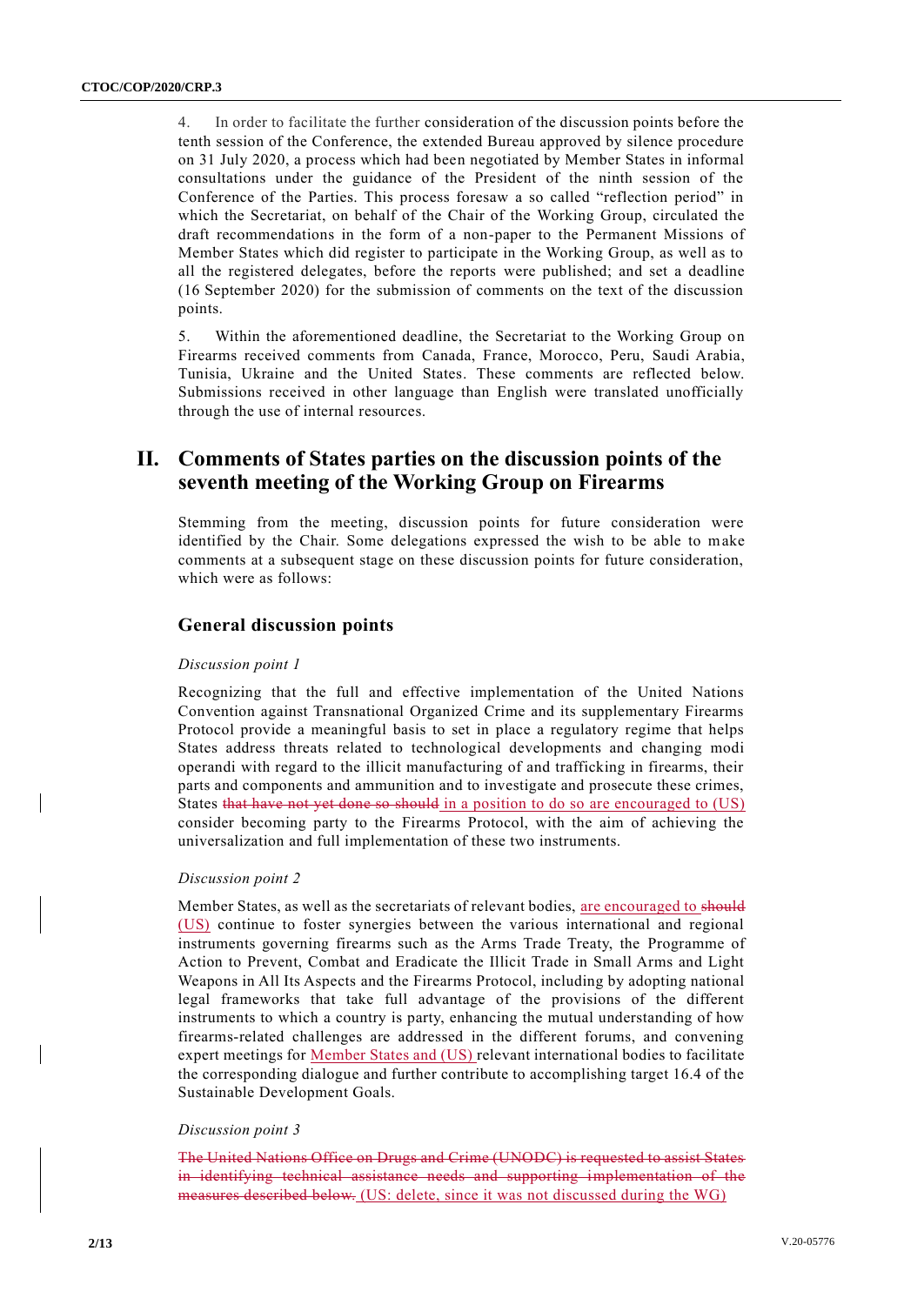#### *Discussion point 4*

States, UNODC and other relevant stakeholders are encouraged to further analyse and disseminate information on the impacts of firearms (Canada) trafficking as an international illicit market and its relation to violence and crime, and to address concerns about the links between firearms (Canada: recommends use of the term "firearms" instead of "arms") trafficking and violence against women and hate crimes, as well as new trends posed by the COVID-19 pandemic in this regard. (US: delete, since it was not discussed during the WG)

## **Agenda item 2**

## **Responsiveness of the Firearms Protocol and national legislation to new and emerging threats relating to the illicit manufacturing of and trafficking in firearms, their parts and components and ammunition**

#### *Discussion point 5*

With a view to fostering harmonized responses to threats related to technical developments and changing modi operandi related to the illicit manufacturing of and trafficking in firearms, their parts and components and ammunition, the Conference requests UNODC to develop legislative and operational tools that help countries counter the threats identified and better regulate related activities, as appropriate, taking into account and building synergies with the ongoing discussions held in the context of the International Tracing Instrument (US: delete, since it was not discussed in the WG – the work on the ITI in terms of alleged "new and emerging threats" is on hold until at least next year. So there are no ongoing consultations on ITI; Canada: delete "legislative tools" since only states can develop and implement legislation; moreover, of the examples listed further in the paragraph, none suggest even model legislation). These may include, among other tools, (a) a glossary of terms relevant terms not defined by the protocol or relating to (France) for the discussion of new and emerging threats related to the illicit manufacturing of and trafficking in firearms, their parts and components and ammunition,  $(b)$  relevant issue papers, and  $(c)$ common technical guidelines on the issues of manufacturing of convertible weapons (US: Suggest revising the paragraph to reflect that a discussion was held on convertible weapons), irreversible deactivation of firearms, and the manufacture and marking of polymer firearms and modular weapons.

#### **Discussion points on legislative measures**

#### *Discussion point 6*

Acknowledging that illicit (US) trafficking in firearms is a transnational threat often linked to organized crime and that there are emerging technologies to manufacture firearms, their parts and components and ammunition (US: delete, since there was no discussion of emerging technologies in ammunition-manufacturing) and new modalities of illicit trafficking, States shouldare encouraged to (US) revise their domestic legal frameworks and regulations to counter these threats, including by adopting relevant legal regimes, (Canada: repetitive) including, where appropriate, through criminalization provisions, so as to also include readily convertible weapons, polymer firearms, modular weapons, the transfer of 3D-printable files and other emerging aspects.

## *Discussion point 7*

States are encouraged to conduct a comparative legislative analysis to identify trends and good practices in the responsiveness of national, regional and international legal frameworks to new technologies and changing modi operandi in relation to the illicit manufacturing of and trafficking in firearms, their parts and components and ammunition. In this context, the Conference requests UNODC to conduct such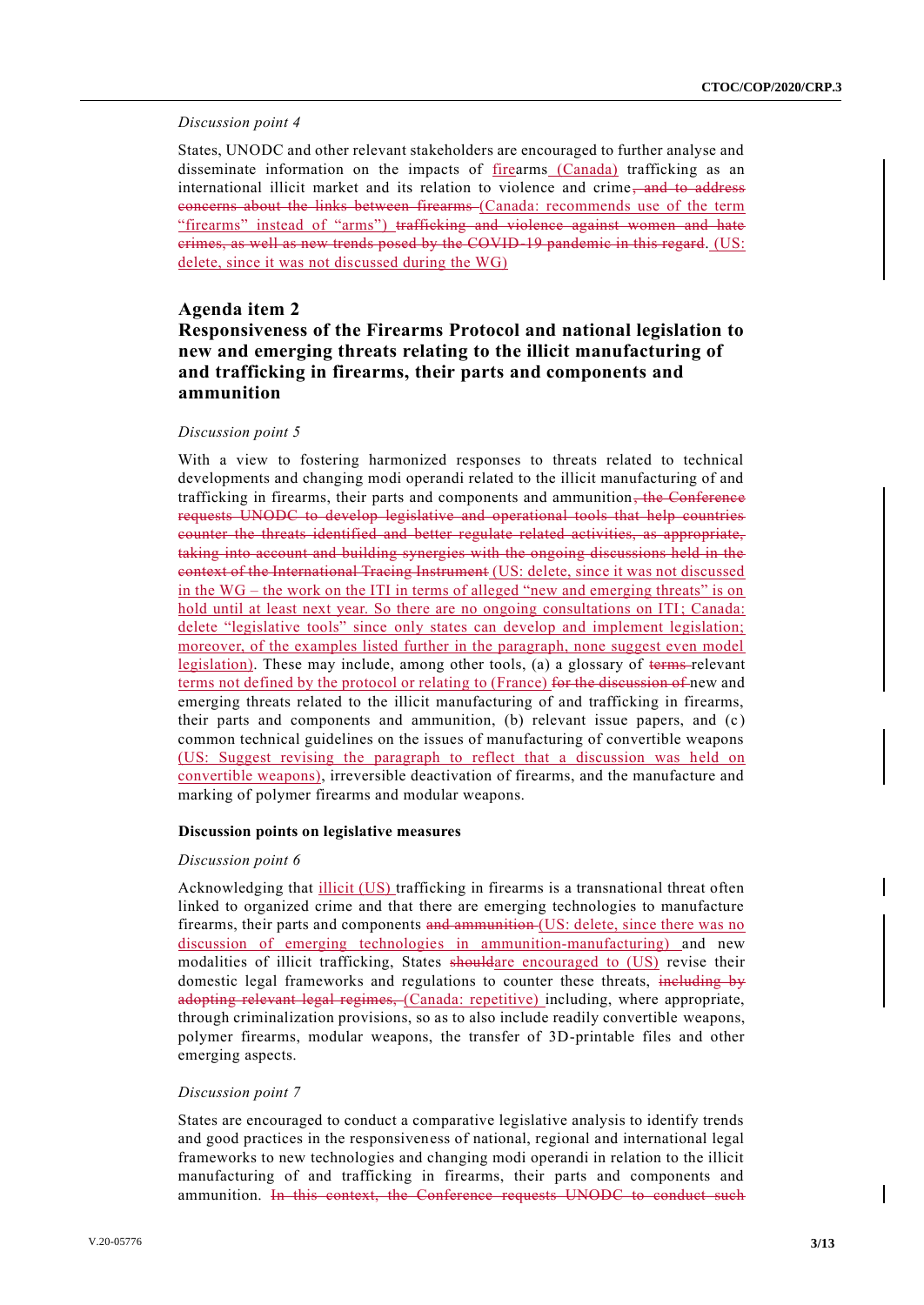comparative analysis and to facilitate such analysis and exchange among countries. (US: delete since this request did not come up in the Working Group and the Secretariat is overstepping its bounds in relation to the Protocol with this request)

## *Discussion point 8*

In order to efficiently prevent and combat the illicit manufacturing of and trafficking in firearms, their parts and components and ammunition, States shouldare encouraged to (US) adopt and enforce, consistent with domestic legislation, (US) comprehensive legal and regulatory regimes, including integrated (US: If "integrated" means integrated with national record-keeping systems, the US cannot support the formulation) record-keeping systems, that address the entire life cycle of firearms, their parts and components and ammunition, (US: delete since it exceeds the scope of the Firearms Protocol, which only requires recordkeeping for firearms in Article 7) including those aspects that are in the licit realm. In this regard, States should also encourage the issuance of licences for firearms possession and conduct end-user verifications. (US: delete since the Firearms Protocol only addresses licenses for transactions such as imports and exports and not for possession, hence the formulation is outside the scope of the Firearms Protocol and accordingly should not be included. Furthermore, this was not discussed during the Working Group. Also the reference to end-use/r-verifications goes beyond the scope of the Protocol since Article 10 only makes reference to the verification of the authenticity of export licenses and documentation.)

## *Discussion point 9*

Acknowledging that the deactivation of firearms is different from the destruction of firearms, and with a view to preventing their illicit reactivation, Member States-parties shouldare encouraged to (US) consider adopting national deactivation standards in a manner consistent with the Firearms Protocol that render the weapon permanently inoperable and are equivalent to the destruction of its frame or receiver.

## *Discussion point 10*

With a view to filling legislative gaps with regard to 3D-printed weapons, States shouldare encouraged to  $(US)$  consider regulating the blueprints required  $-as$ equipment that can only be held by authorized professionals (France) for these weapons and their parts and components and establishing as a criminal offence the illicit possession, uploading and downloading of such blueprints and the illicit printing of these items.

(Canada: Item is already addressed in Discussion point 6. It would be preferable to reduce duplication)

## *Discussion point 11*

Acknowledging that 3D printers could be considered dual-use items, States should be encouraged to cooperate with industry with a view to developing legislation requiring companies that manufacture these items to adopt technical limits in the machinesmeasures to mark the parts produced during making (France; Canada: very prescriptive and may not be the most appropriate approach in all situations and for all Member States. We recommend more flexible wording, which could include legislation mandating technical limits as one possible approach to addressing this issue with industry) that prevent the 3D printing of parts and components of firearms.

(US: delete entire discussion point 11 for the following reasons: (1) This discussion point exceeds the Firearms Protocol. (2) This proposition would fail in the U.S. and produce considerable legal and policy problems. (3) Technically such machines can produce both firearms components and non-firearms components, and it is unrealistic to attempt to inhibit the development of such machines, which are already widely in use.)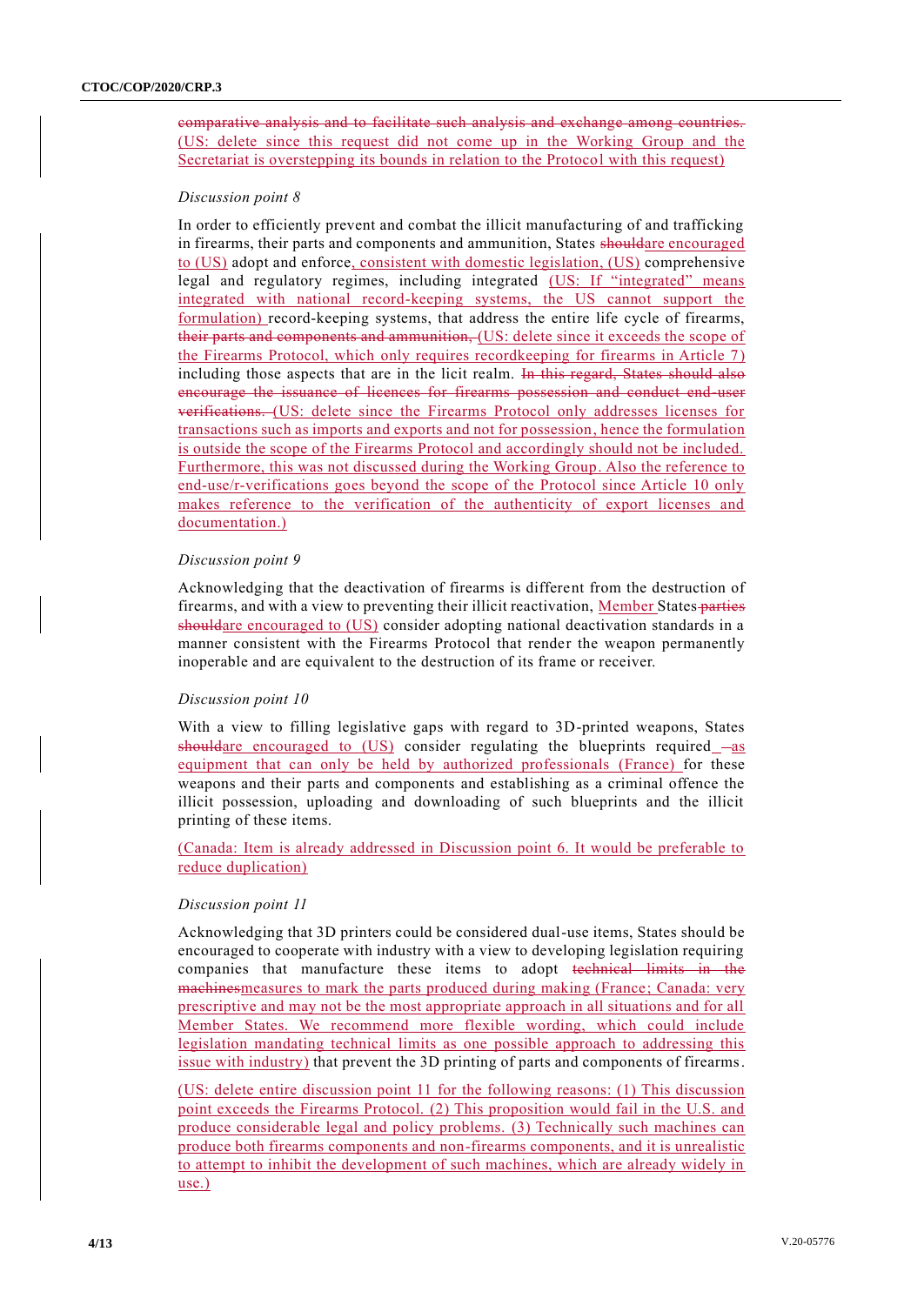## *Discussion point 12*

To improve transfer controls over firearms, their parts and components and ammunition, States parties are encouraged to establish appropriate export, import and transit control systems as required provided (US) by the Firearms Protocol and to implement into their national legislation the measures encompassed in other relevant international and regional instruments, such as the Arms Trade Treaty, including human rights criteria and mandatory end user certificates for firearm transfers (US: delete, one instrument should not be used for backdoor adherence by States to other instruments, so the ATT reference is not appropriate).

## *Discussion point 13*

Recognizing the central role that parts and components play in threats related to technological developments and changing modi operandi, including 3D-printed firearms, converted firearms and trafficking through postal services, States parties should address as a matter of priority the regulation of parts and components, taking into account the definition of those contained in article 3 of the Firearms Protocol, (US: delete for the following reasons: 1) This exceeds the scope of the Firearms Protocol. 2) This was not discussed during the Working Group. 3) UNODC's discussion paper should not serve as the blueprint for the non-paper) with a view to harmonizing legal regimes and avoiding legal loopholes and discrepancies among legal regimes across jurisdictions. In that same context, States should are encouraged to develop systems to identify patterns and coincidences in illicit postal service shipments of these items and to encourage and enable law enforcement to make the investigate *i*on of seized parts and components in all possible circumstances mandatory (Canada: wording could be seen to interfere with law enforcement independence over their investigations which is a principle in many jurisdictions, notably Canada. Moreover, where there is little or no evidence to investigate, it makes little sense to mandate investigations. Key barriers to implementing this recommendation are a) articulating the priority, and b) resources). (US: delete last sentence entirely since this was not discussed in the Working Group)

#### **Discussion points on preventive, security and regulatory measures**

#### *Discussion point 14*

To enhance the traceability of firearms and their essential components—and ammunition (US: delete since firearms ammunition is difficult to trace, and in other fora marking of ammunition is a U.S. redline. Furthermore, there's no corresponding action in the second half of the sentence), States should are encouraged to (US) ensure that all firearms and essential components are marked in a uniquely identifiable manner.

(Morocco: Discussion point 14 is difficult to implement in the case of firearms that are already in use, in particular with regards to the marking of identical serial numbers on the barrel, the frame and parts and components. Therefore, the discussion point should apply for manufacturers only, without retroactive effect.)

#### *Discussion point 15*

States parties should also consider revising the marking provisions under the Firearms Protocol to extend the requirement for marking at the time of manufacture or import to their essential components as well. (US: delete since the Working Group was about challenges to implementation of the Firearms Protocol, not a pretext to alter it. It should not be reopened since States are already having a hard enough time implementing its provisions)

#### *Discussion point 16*

With a view to preventing and combating trafficking in firearms and their parts and components through postal and courier services, States shouldare encouraged to (US)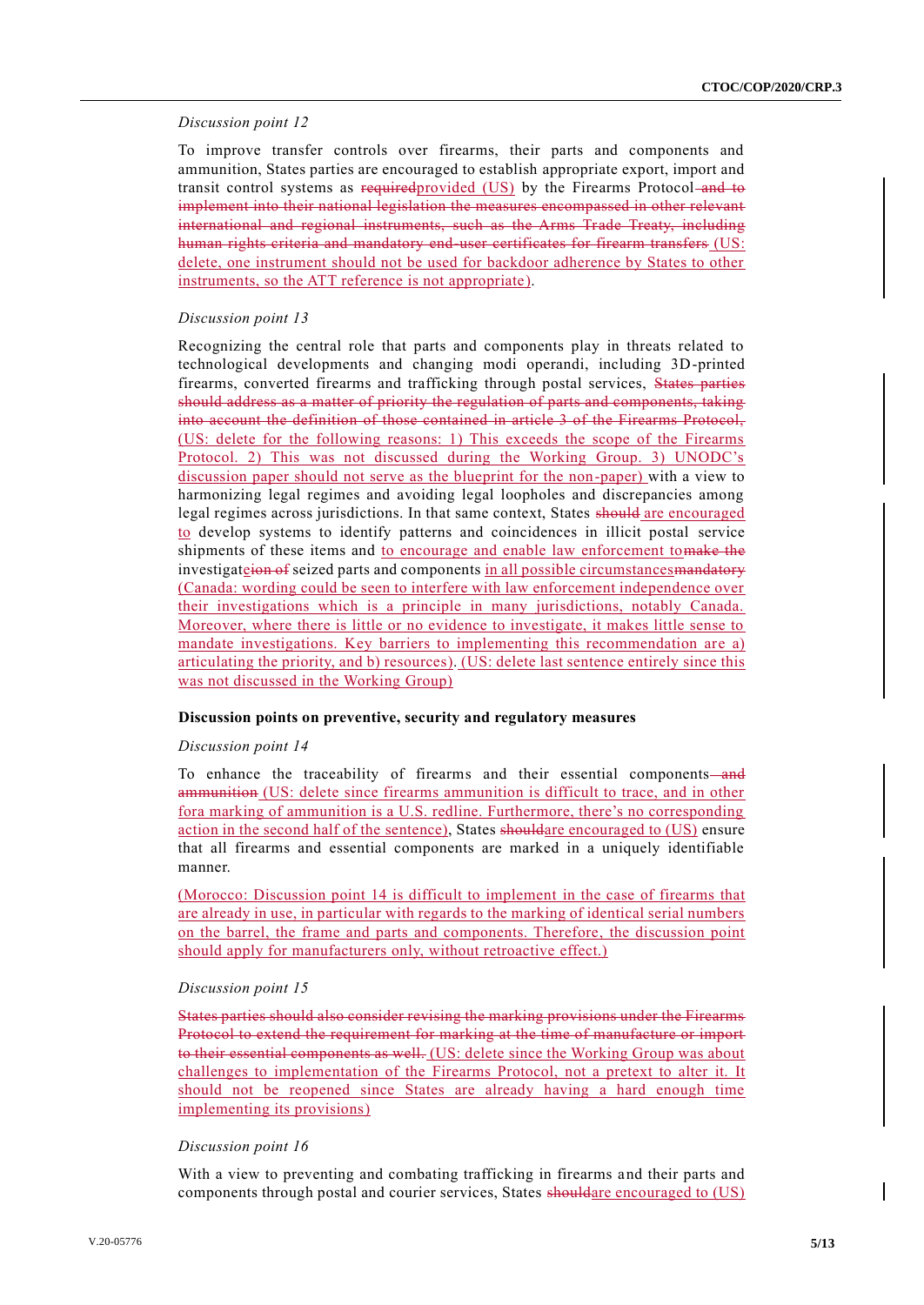establish permanent communication channels with relevant service providers to raise awareness of this increasing (US) phenomenon and enhance detection of trafficked items by exchanging information on known trafficking routes.

## *Discussion point 17*

Recognizing the challenges that States face in addressing technological developments and changing modi operandi in relation to the illicit manufacturing of and trafficking in firearms, their parts and components and ammunition, it was discussed that (US) States could should (US) also explore the use of technology as an important tool to enhance responses to these phenomena, including by using artificial intelligence to improvinge and standardizinge the contents of advanced firearms registries recordkeeping (US: The Firearms Protocol does not require such registries and U.S. law and policy strictly prohibit it to the extent this is a reference to centralized reg istries) or using blockchain technology for marking and import control, among others.

#### *Discussion point 18*

Taking into account that firearms tracing relies on proper marking and record-keeping, States shouldare encouraged to (US) identify difficulties they face in acquiring access to existing marking and record-keeping tools; making use of the International Criminal Police Organization (INTERPOL) Firearms Reference Table, which provides detailed information on and photographs of firearms used around the world; utilizing existing national, regional, or international tracing systems; and marking all firearms at the time of import and adequately recording and securing these items.

#### **Discussion points on law enforcement and criminal justice**

#### *Discussion point 19*

Acknowledging the increasing threat of the additive manufacture of firearms, also referred to as 3D-printed firearms, States should develop and use appropriate tools and equipment that help detect such weapons, such as investigations into online and dark web platforms and the more robust monitoring of postal packages. (US: Such firearms ostensibly are already firearms subject to Firearms Protocol provisions. Therefore, this is redundant with the Firearms Protocol and Discussion point 20, and appears to be an attempt to criminalize additive manufacturing, as specifically stated)

#### *Discussion point 20*

States should consider increasinge (Canada) the capacities and resources of criminal justice teams and units dealing with cybercrime in the area of combating illicit trafficking in firearms, their parts and components and ammunition through the Internet, including the darknet. (US: rephrase entire discussion point as below)

The Working Group on Firearms considered the illicit trafficking in firearms, their parts and components and ammunition through the Internet, including the darknet and noted that increased capacity of criminal justice entities dealing with cybercrime could help address illicit firearms trafficking through the internet. (US proposal)

#### *Discussion point 21*

Acknowledging the occurrence in some countries of trafficking in ammunition, which demonstrates the proliferation and use of firearms, and the challenges of intercepting and tracing that ammunition, States shouldare encouraged to (US) develop strategies and measures, and strengthen capacities, consistent with the provisions of the Firearms Protocol (US) to detect, prevent and combat this phenomenon, especially at land borders.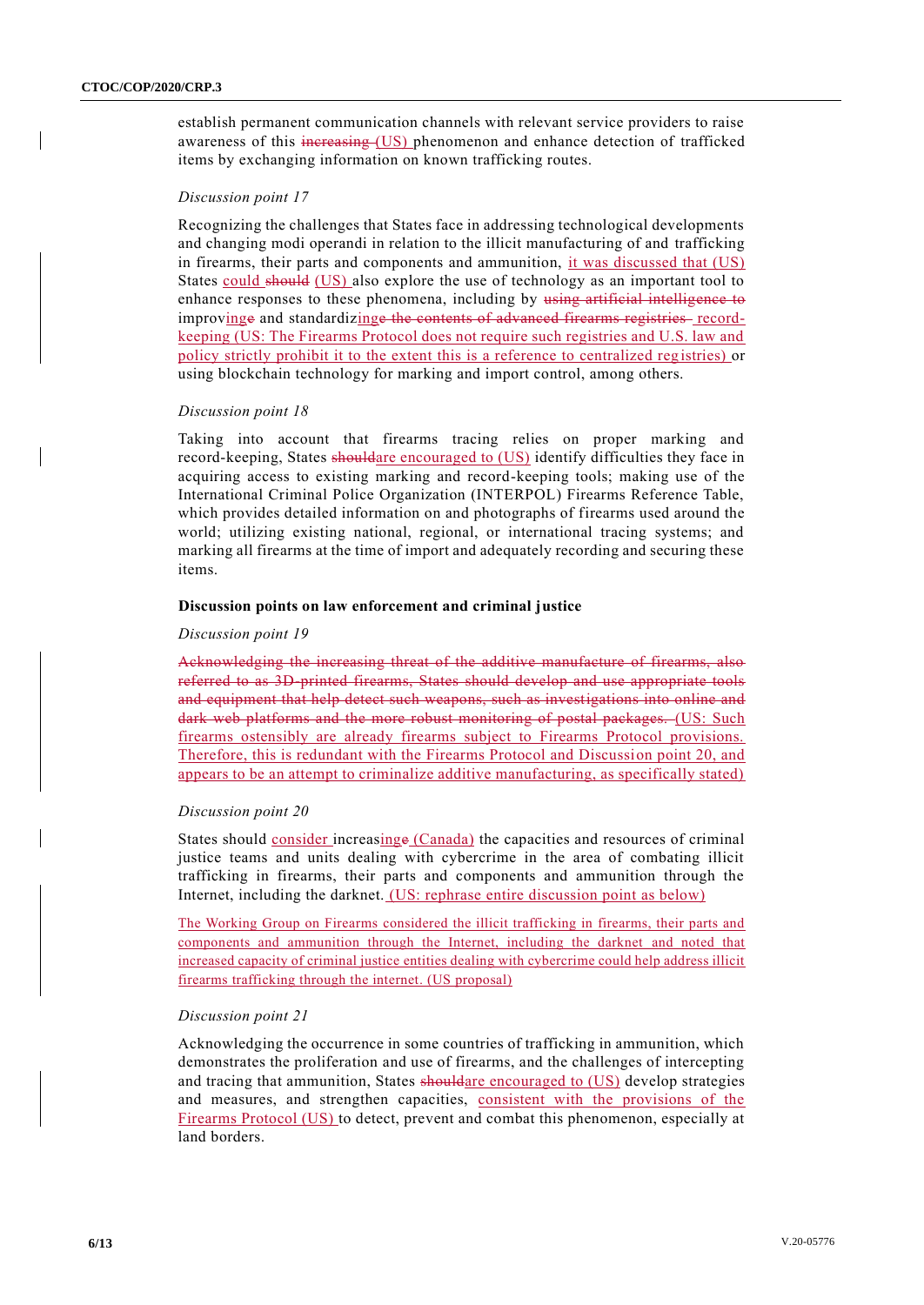#### **Discussion points on international cooperation and information exchange**

#### *Discussion point 22*

States are encouraged to periodically exchange information at the regional and subregional levels, consistent with the Firearms Protocol, (US) on emerging threats related to illicit manufacturing of and trafficking in firearms, their parts and components and ammunition, with a view to detecting and identifying those threats at an early stage<del>, adopting timely necessary legislative amendments</del> (US) and raising awareness in other countries that might, owing to their geographic proximity, face similar issues.

#### **Discussion points on data collection and monitoring illicit arms flows**

#### *Discussion point 23*

States are urged, consistent with domestic legislation, provisions of the Firearms Protocol, and existing control and enforcement infrastructure, (US) to generate and collect more accurate data on firearms, their parts and components and ammunition, from manufacture to destruction, to be recorded in comprehensive (US: clarification of the meaning and scope of "comprehensive" required) records in order to better identify illicit firearms trafficking (US) flows and generate knowledge on trends and modi operandi, and to develop better intelligence and preventive measures.

### *Discussion point 24*

States are also urged to, as appropriate, (US) increase their related data collection and analytical capacities and exchange the findings with one another in order to identify transnational issues that call for a coordinated response. To this end, the Conference requests UNODC to further enhance its capacity to support and promote global data collection and analysis efforts as well as the exchange of information in this field. (US: delete, since it is outside of UNODC's mandate)

## **Agenda item 3 Investigative and prosecutorial approaches in countering illicit firearms trafficking and related forms of crime within and across jurisdictions**

#### **Discussion points on legislative measures**

#### *Discussion point 25*

States parties are called upon to further enhance their commitment to harmonize domestic legal frameworks on firearms in line with the Firearms Protocol and to fully exploit the synergies between the Protocol and its parent Convention with the aim of strengthening transnational investigations, international law enforcement and judicial cooperation against illicit firearms trafficking.

#### *Discussion point 26*

States shouldare encouraged to (US) provide the appropriate legislative frameworks that are in line with international instruments to allow law enforcement authorities to apply special investigative techniques and facilitate international cooperation.

#### *Discussion point 27*

States are urged to take a comprehensive victim-centred approach in their criminal justice system when addressing the issue of illicit firearms trafficking.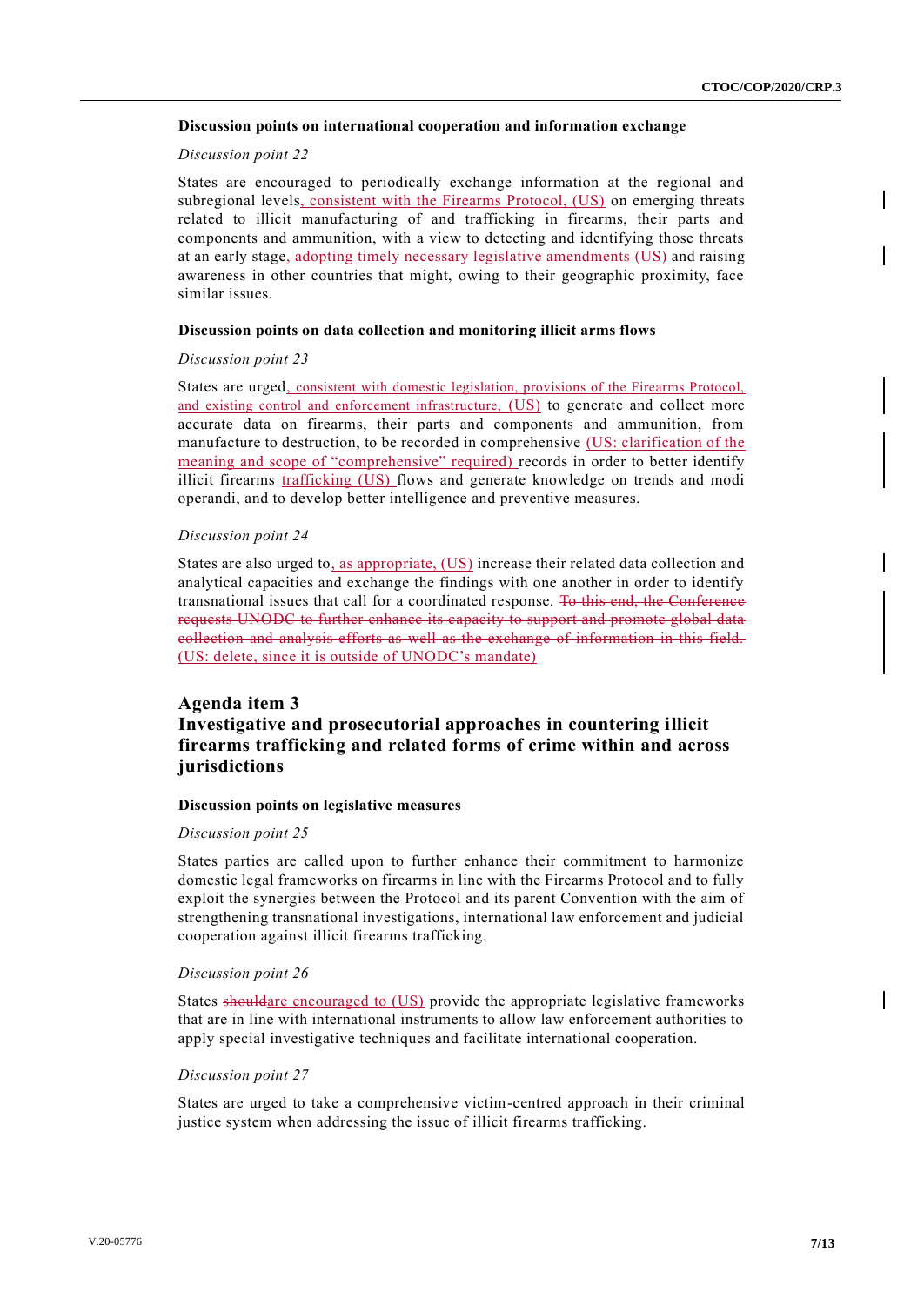#### **Discussion points on preventive, security and regulatory measures**

#### *Discussion point 28*

States shouldare encouraged to (US) consider establishing, consistent with the Firearms Protocol, (US) comprehensive (US: delete since to the extent this implicates centralized registries and/or exceeds the current state of recordkeeping in the Firearms Protocol, this is outside the scope of the Firearms Protocol. If centralized registries is what this is referring to, this entire point should be struck as it is outside of the scope of the Firearms Protocol.) registries that contain information from the manufacturing industry, as well as export, import and transfer information related to firearms, and consider extending the retention period for such records (US: delete since it is outside of the Firearms Protocol).

(Saudi Arabia: delete entire discussion point 28 since it is outside of the Firearms Protocol and was not discussed in the Working Group on Firearms)

## **Discussion points on law enforcement and criminal justice**

#### *Discussion point 29*

States shouldare invited to (Canada) consider adopting the use of tracing requests as a form of crime notice that triggers the initiation of an investigation in the requesting country, where appropriate (Canada).

(US: delete discussion point 29 entirely)

#### *Discussion point 30*

Law enforcement authorities and prosecutorial services are encouraged to initiate parallel investigations of crimes related to the illicit manufacturing of and trafficking in firearms, to create joint investigative teams and to make use of the special investigative techniques set forth in the Organized Crime Convention and the Firearms Protocol, such as controlled deliveries, electronic or other forms of surveillance and undercover operations, (US: delete since these are not set forth in the Firearms Protocol) and to consider the supporting role that can be played by international and regional organizations engaged in the fight against transnational organized crime.

#### *Discussion point 31*

Where consistent with fundamental principles of domestic law, States are invited to consider establishingAs regards (Canada) joint investigative teams, States should consider establishing such teams (Canada) as standing bodies in border regions, that share information and intelligence on an ongoing basis and are-working jointly in the border corridor, in a manner that respects all human rights obligations, including privacy and due process rights, of affected persons (Canada: Such a move raises important sovereignty considerations as well as legal jurisdictional consider ations. Such initiatives and entities may not be possible under constitutional principles of some states, or may require certain operational constraints to respect the human rights of affected persons. These issues are significant, thus, we think this recommendation should be worded no more strongly than "are invited to consider". Human rights and other impacts on affected persons need to be explicitly mentioned.).

#### *Discussion point 32*

States are encouraged to enhance inter-agency cooperation and to participate in cross-border coordination of proactive intelligence-led investigations and cooperation between law enforcement and judicial authorities within and across regions, in order to identify firearms trafficking trends and patterns, as well as challen ges, lessons learned and best practices.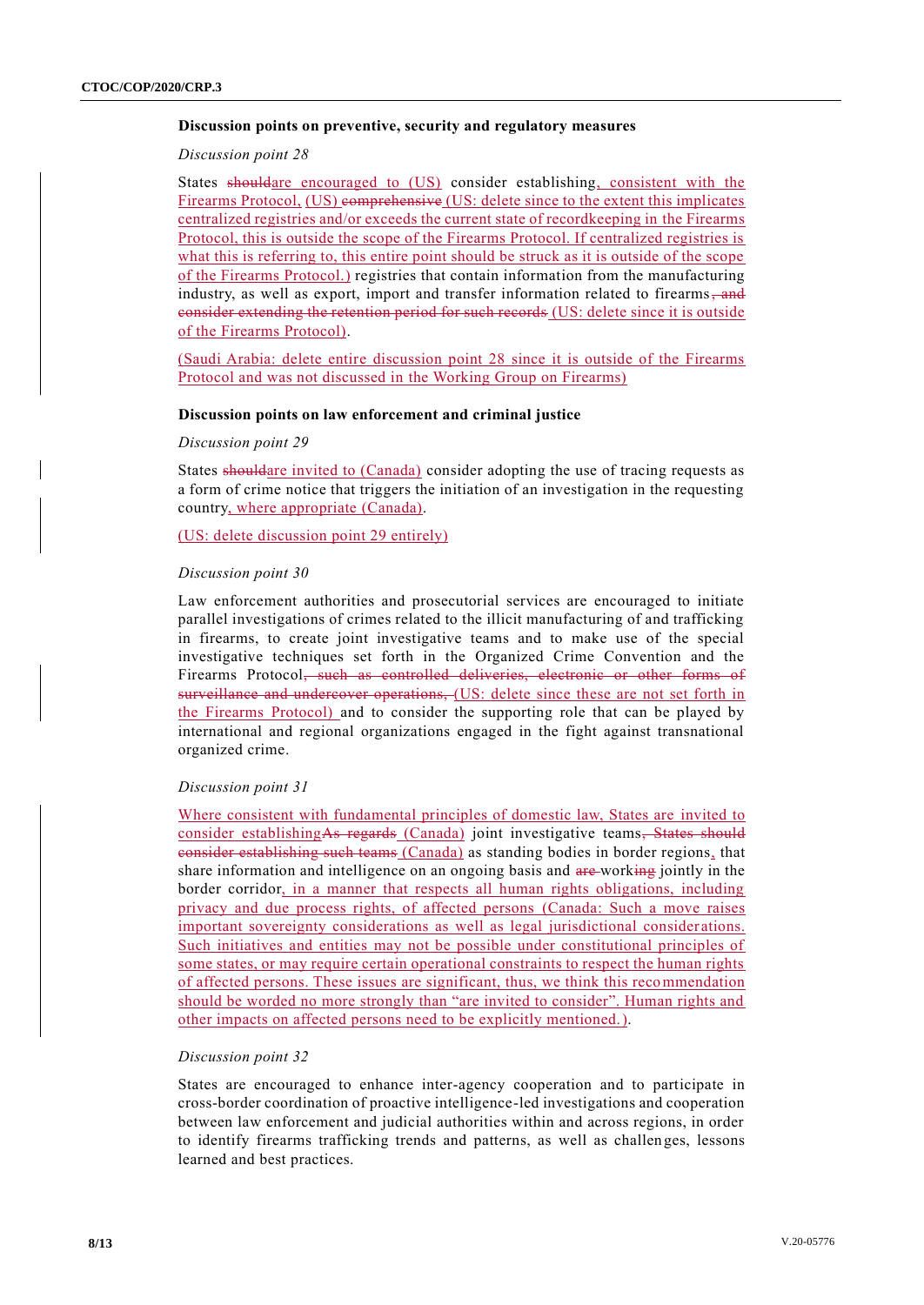#### *Discussion point 33*

To systematically track the movement of illicit-firearms involved in illicit activity (US) from manufacturer to purchaser as a part of a trace (US), States are urged, when necessary, (France) to continue to trace recovered firearms bilaterally or through international and regional mechanisms, in cooperation with States believed to be the source of manufacture.

#### *Discussion point 34*

States shouldare encouraged to (US) create and strengthen national firearms focal points (delete since it depends on the respective national organisation, France), which are responsible for administrative firearms controls. Such focal point should have access to national databases, be in charge of collecting and analysing national information and data on firearms, act as a focal point for the tracing of firearms at the national and international levels, serve as a liaison with other States, and foster the subregional, regional and international cooperation among them.

#### *Discussion point 35*

States shouldare encouraged to (US) consider creating and strengthening specialized units within law enforcement and prosecution services to streamline and strengthen the investigation and prosecution of firearms trafficking offences, including specialized tracing units. Such tracing units could either be part of or closely cooperate with the national firearms focal point.

#### *Discussion point 36*

States are urged to take broad approaches in investigating and prosecuting cases involving investigations of illicit firearms, the individuals involved and their illicit assets, with a view to significantly reducing illicit financial and arms flows, in line with target 16.4 of the Sustainable Development Goals. (delete discussion point 36, France)

#### *Discussion point 37*

States are encouraged to combine investigations of firearms-related crimes with investigations of illicit assets and of money-laundering tackling illicit enrichment proceeds of crime (Canada: "illicit enrichment" has a very particular meaning as defined under the UNCAC; alternatively it got be replaced by "ill-gotten gains"), in order to dismantle the trafficking networks behind illicit arms transfers and gather intelligence on suspicious transactions, as three interchangeable entry points tofor (US) initiating investigations on illicit firearms trafficking. To that end, States shouldare encouraged to (US) also develop related national standing operating procedures for frontline officers (US: What are frontline officers in this reference?).

#### *Discussion point 38*

States shouldare encouraged to (US) enhance, where required, cooperation between customs and law enforcement agencies to strengthen efforts against illicit trafficking in firearms, their parts and components and ammunition.

#### *Discussion point 39*

In order to improve the collection of firearms evidence and to bring perpetrators to justice, States shouldare encouraged to (US); are urged to/should conesider (Canada) develop and adopt systematic recovery protocols to be applied following the recovery of each firearm, making use of national record-keeping systems and international databases, such as the INTERPOL Ballistic Information Network (IBIN), while promoting a common format for the exchange of ballistic data between systems using different technologies, in order to ensure more relevant cooperation, (France) and the INTERPOL Illicit Arms Records and Tracing Management System (iARMS).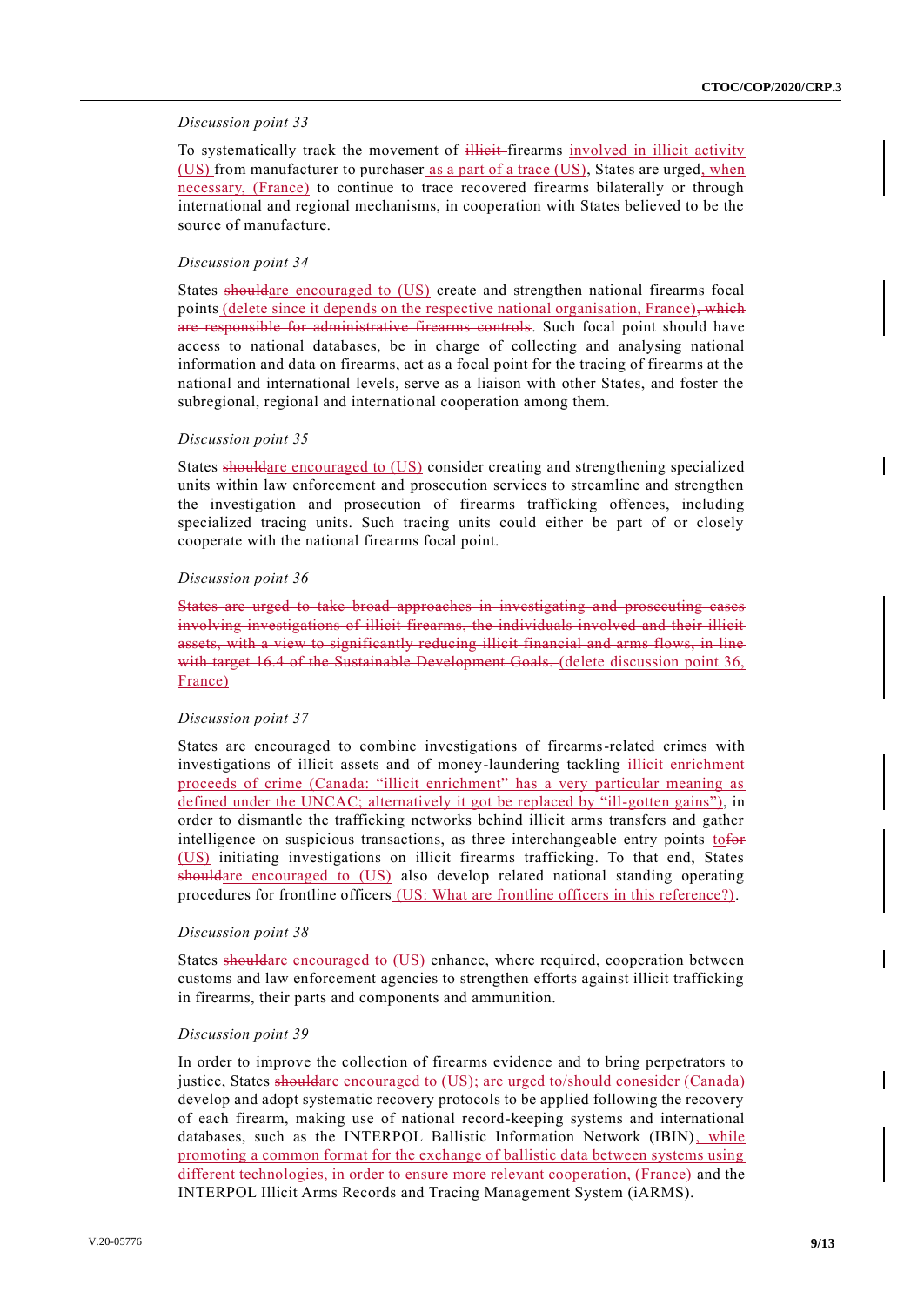#### **Discussion points on international cooperation and information exchange**

#### *Discussion point 40*

With a view to facilitating and making the best use of international cooperation mechanisms, States are urged to maintain, consistent with domestic legislation, (US) a cooperative and reliable relationship with foreign investigative bodies, including through police attachés; share information on illicit firearms trafficking sources; use spontaneous information transmission mechanisms; request parallel investigations of the origin of seized firearms in the source country; and develop awareness of the variety of actors that may need to be involved in investigating and prosecuting cases, such as police, military and judicial services.

#### *Discussion point 41*

Acknowledging the importance of the spontaneous transmission (US: What does spontaneous transmission of information mean?) of information to initiate and foster investigations of illicit firearms trafficking cases, States shouldare encouraged to (US; Canada) ensure that enable (Canada) their national legal framework to allows (Canada) the admittance of such information as evidence in court, in line with domestic legislation (US); where substantive and procedural requirements are met (Canada: Such information could infringe upon the rights of the accused and may need safeguards).

#### *Discussion point 42*

States are invited to, consistent with domestic legislation, provisions of the Firearms Protocol, and existing control and enforcement infrastructure, (US) strengthen information exchange and the collection of data on seized firearms, including in relation to related judicial cases, and to increase the capacities of national authorities in beneficiary countries to collect, register and analyse data on seized firearms and illicit firearms trafficking, building on the methodology of the UNODC illicit arms flows questionnaire (France: The UNODC questionnaire is too complex to be answered and was not designed with national experts who could have guided the structure of the questionnaire in a more realistic and practical direction).

#### *Discussion point 43*

Building on the UNODC Monitoring Illicit Arms Flows initiative, States shouldare encouraged to (US) also consider promoting regional and cross-regional projects and studies aimed at increasing the capacity of national (US) authorities to effectively prevent, detect, investigate and prosecute illicit firearms trafficking and related offences, conduct risk and threat assessments and support closer cross-border coordination and cooperation between law enforcement and judicial authorities within and among the beneficiary countries.

#### **Discussion points on monitoring illicit firearms (Canada) flows**

#### *Discussion point 44*

To enhance the understanding of the scope and dynamics of illicit firearms markets, States shouldare encouraged to (US) continue to enhance their national systems for recording and tracing seized firearms, their parts and components and ammunition (US: or rephrase as follows: "States are encouraged to enhance the understanding of the scope and dynamics of illicit firearms markets") and to analyse the information.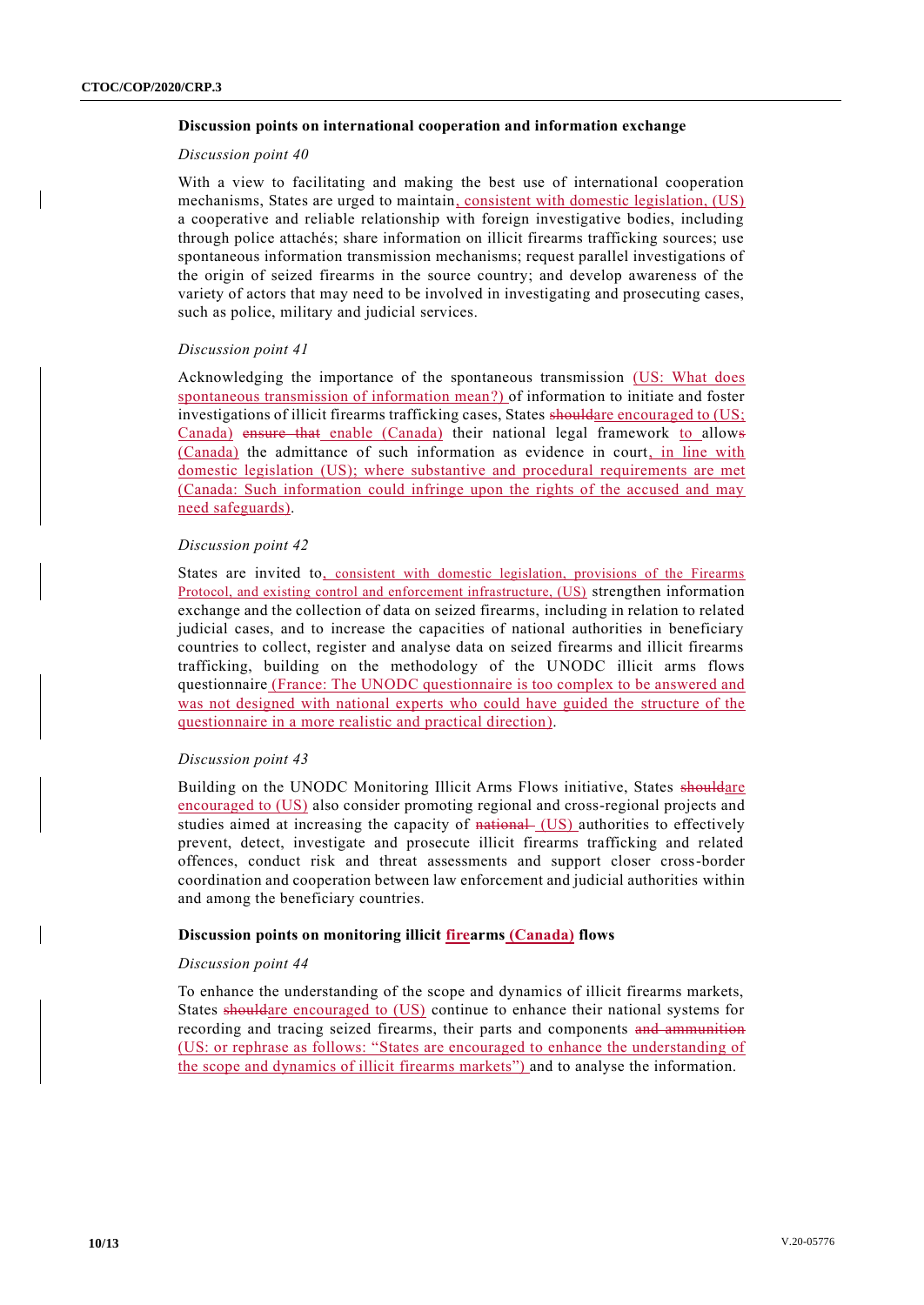# **III. General comments on the discussion points as well as comments in the form of narrative information on national legislation and practices in the field of firearms-control**

## **Peru**

The Permanent Mission of Peru forwarded a letter of Peru's National Commission against the Illicit Manufacturing of and Trafficking in Firearms, Ammunition and Explosives (CONATIAF) with the following content:

The representatives of the National Commission against the Illicit Manufacturing of and Trafficking in Firearms, Ammunition and Explosives (CONATIAF) agree with the draft discussion points prepared by the Chair of the Working Group on Firearms, stemming from its 7th meeting, held on 16 and 17 July 2020.

The report of the Working Group contains the priority areas identified by Peru for the effective implementation of the Firearms Protocol, as well as those re levant issues, which the competent national authorities have been working on in order to prevent and combat the illicit manufacturing of and trafficking in firearms, their parts, components and ammunition.

Taking into account the increase in this scourge and the high level of crime involving the use of firearms, in particular in border-regions, it is important that States review and update their legislation on the subject; acquire new systems and technology for the registration of arms users, the issuance of use and possession licenses, as well as for the authorization of international transfers (import, export and transit, etc.); and strengthen the capacities of those responsible for the control of firearms and their ammunition.

States can also prioritise the adoption of measures relating to the marking, registration and tracing of arms to prevent and reduce the diversion of arms into illegal flows. Similarly, it is important to promote the establishment of cooperation mechanisms between States, especially cross-border cooperation, in order to share information, collect data on seized weapons and organized gangs engaged in arms trafficking, carry out coordinated bilateral operations, and develop training activities and the exchange of good practices and experiences, among other actions.

The development of these activities would contribute to the reduction of transnational organized crime and the achievement of Goal 16, in particular Target 16.4, of the Sustainable Development Goals.

## **Tunisia**

Tunisia compiled a list of seven points that have been discussed during the seventh meeting of the Working Group on Firearms:

- 1. Advocating for the achievement of legislative balance among states between the requirements of combating the phenomenon of trafficking in firearms and supporting measures to prevent transnational organized crime.
- 2. Urging States to strengthen their legislation and harmonize it in a manner consistent with international instruments in order to increase the efficiency of their work in combating organized crime and the illicit trafficking in firearms.
- 3. Adequate legislative approaches to facilitate the work of the judicial authorities in combating new and emerging threats related to the crimes of possession and use of and the trafficking in firearms.
- 4. Establishing systems to control the export and import of firearms and their routes of transit (including post offices and parcel transport).
- 5. Inviting UNODC to develop studies on organized crime and the illicit proliferation of firearms at the disposal of Member States.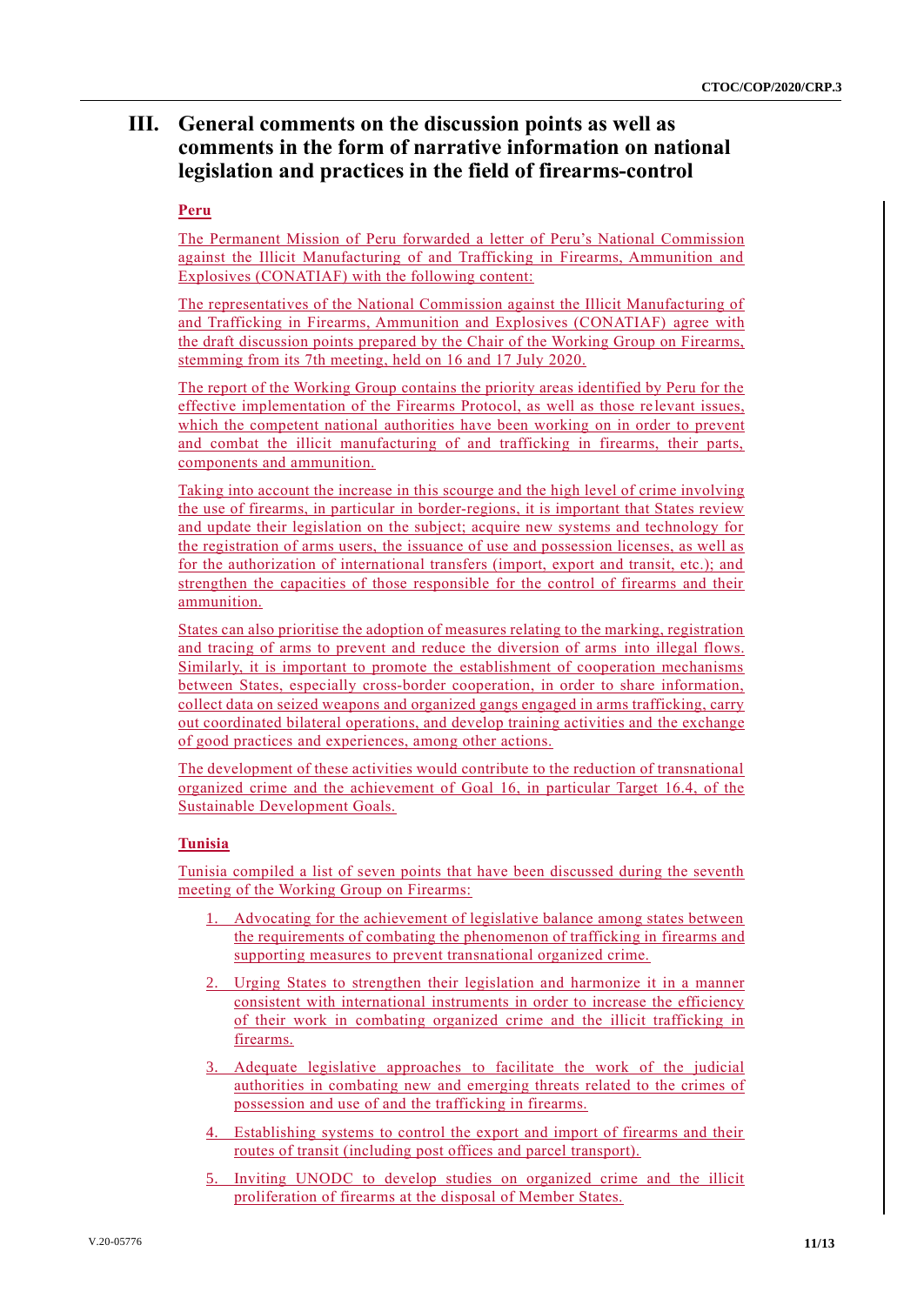- 6. Inviting competent national authorities to increase coordination internally and with other countries, especially with regard to the exchange of information on organized crime and the illicit trafficking in firearms.
- 7. Emphasizing that the crime of trafficking in firearms is connected to terrorism and drug trafficking.

Tunisia further explained to have no reservations with regards to these points and further recommends, in accordance with the above:

- 1. Enhancing cooperation with UNODC, especially in providing logistical support and technical assistance, in order to increase the efficiency of the control of land, air and sea borders of countries.
- 2. Requesting UNODC to provide equipment and logistical support to Tunisia in order to assist the country in intensifying control over its southern and western borders with Libya and Algeria, as it represents one of the main routes for arms and drug trafficking.
- 3. Requesting UNODC to work on the adoption of UN resolutions, obliging Member States to cooperate and coordinate with each other, especially with regard to border control and the exchange of information.

## **Ukraine**

Ukraine explained that they have no comments or suggestions.

## **United States**

There are many helpful discussion points that could be valuable additions were they to be adopted at the COP as recommendations. In particular, we highlight in paragraphs 18, 20, 22, 26, 30, 31, 32, 35, 38, 39 and 40 that State parties are encouraged to employ the useful marking, tracing, and recordkeeping tools currently available, as well as taking advantage of the information sharing platforms and opportunities to exchange data and share expertise on firearms investigations and prosecutions. The enhancement of cooperation among law enforcement officials, as the Protocol reinforces time and again, is critical to effective international partnership in combating the illicit trafficking in firearms, their parts and components, and ammunition. Also important in this effort is working with relevant members of the firearms industry who often have the applicable technical expertise in assisting the security sector in complying with Members States Firearms Protocol obligations, especially in the areas of marking.

There remain several paragraphs of the non-paper that, if we are interpreting the language correctly, either widely expand the scope of the Protocol's obligations or would require perhaps a new Protocol altogether to implement. For example, in paragraph 13 there appears to be a proposal to develop regulations of parts and components beyond those already contained by Articles 7, 8 (with parts and components defined under Article 3). In that same paragraph, there is a call to mandate investigation of seized parts and components, which, of course, remains the discretion of individual States based upon their domestic laws, constitution, resources and priorities. Paragraph 15 also seems to suggest that essential components (presumably those beyond the frame or receiver which are already required to be marked) should also be marked at manufacture or import. The definition and possible marking of component parts consumed a great deal of time and attention by the drafters of the Protocol and the determination was made that the frame or receiver was the most feasible and useful element to be marked and recorded. Given that the vast majority of States even today fail to mark firearms (or their frame or receivers) at import suggests that our efforts are best targeted to comply with our existing obligations before discussing new ones.

We recognize the risks that new technologies pose to State parties committed to combatting the illicit trafficking firearms and their parts and components. In fact, the